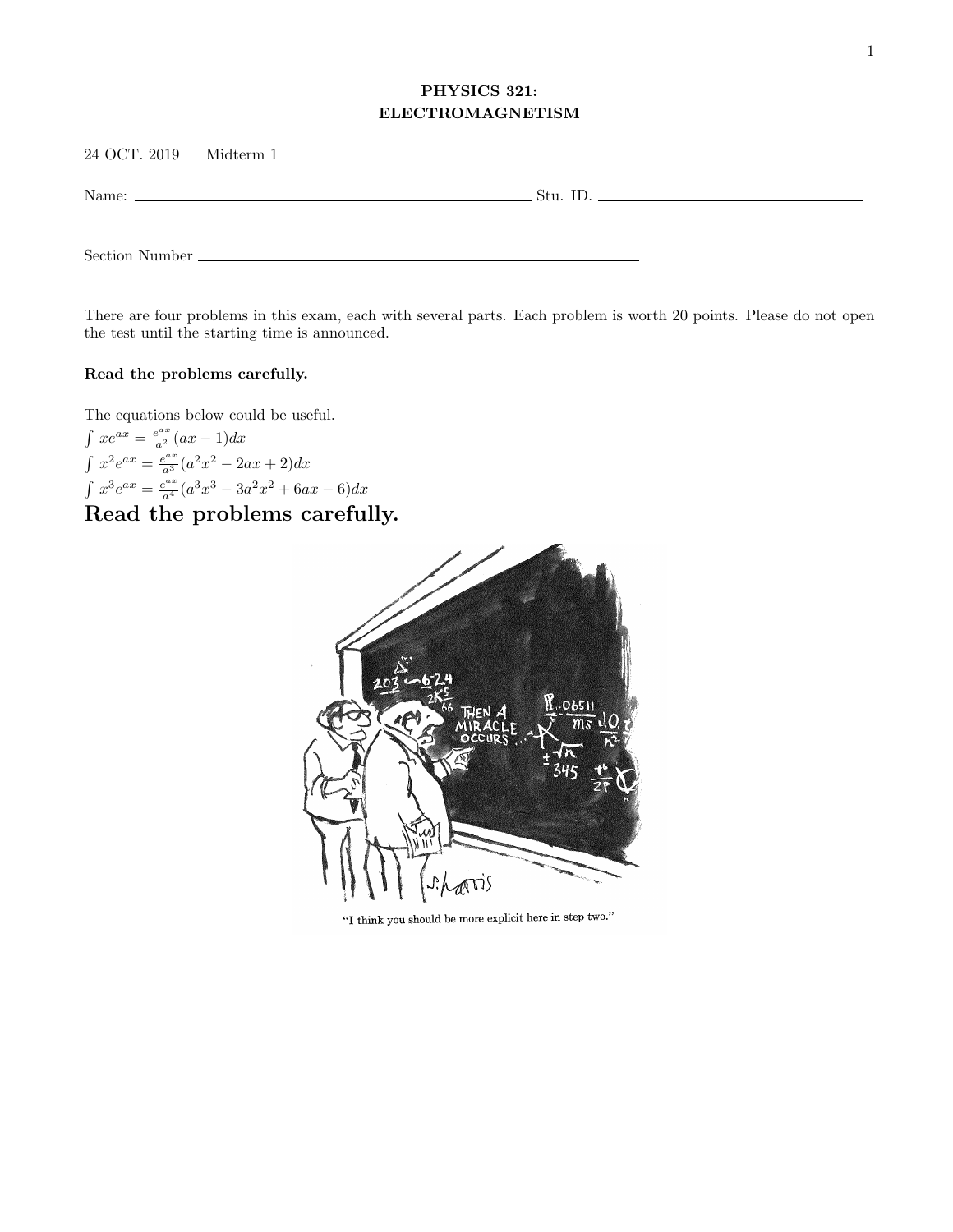## 321 Midterm I solution

1. Potential energy Four point charges, each of charge  $q$  and mass  $m$  are held fixed and located at the corners of a square of side L. You may ignore gravitational potential energy throughout this problem.

(a) (10) Determine the potential energy of this configuration.

The potential energy  $W = \frac{1}{8\pi\epsilon_0} \sum_{i,j\neq i} \left[ \frac{q_i q_j}{|\mathbf{r}_i - \mathbf{r}_j|} \right]$  $\frac{q_i q_j}{|\mathbf{r}_i-\mathbf{r}_j|}\bigg].$ 

Each of the four charges is a distance L away from two other charges and a distance  $\sqrt{2}L$  away from a third charge. Therefore  $W = \frac{4}{8\pi\epsilon_0} \left[ \frac{2q^2}{L} + \frac{q^2}{\sqrt{2}L} \right] = \frac{q^2}{2\pi\epsilon_0}$  $\frac{q^2}{2\pi\epsilon_0 L}(2+\frac{1}{\sqrt{2}}$  $_{\overline{2}})$ 

(b) (10) The charges in this configuration are released from rest. Use conservation of energy to determine the speed of one of the charges a very long time after the release. Define your answer to part (a) as W and express your answer in terms of W.

The kinetic energy of the four charges (each of mass m) at a very long time after their release (so that  $L \to \infty$  and the final electric potential energy is 0) is given by conservation of energy to be equal to the initial electrical potential energy  $W$  so that

 $4(\frac{1}{2}mv^2) = W$  so that  $v = \sqrt{\frac{W}{2m}}$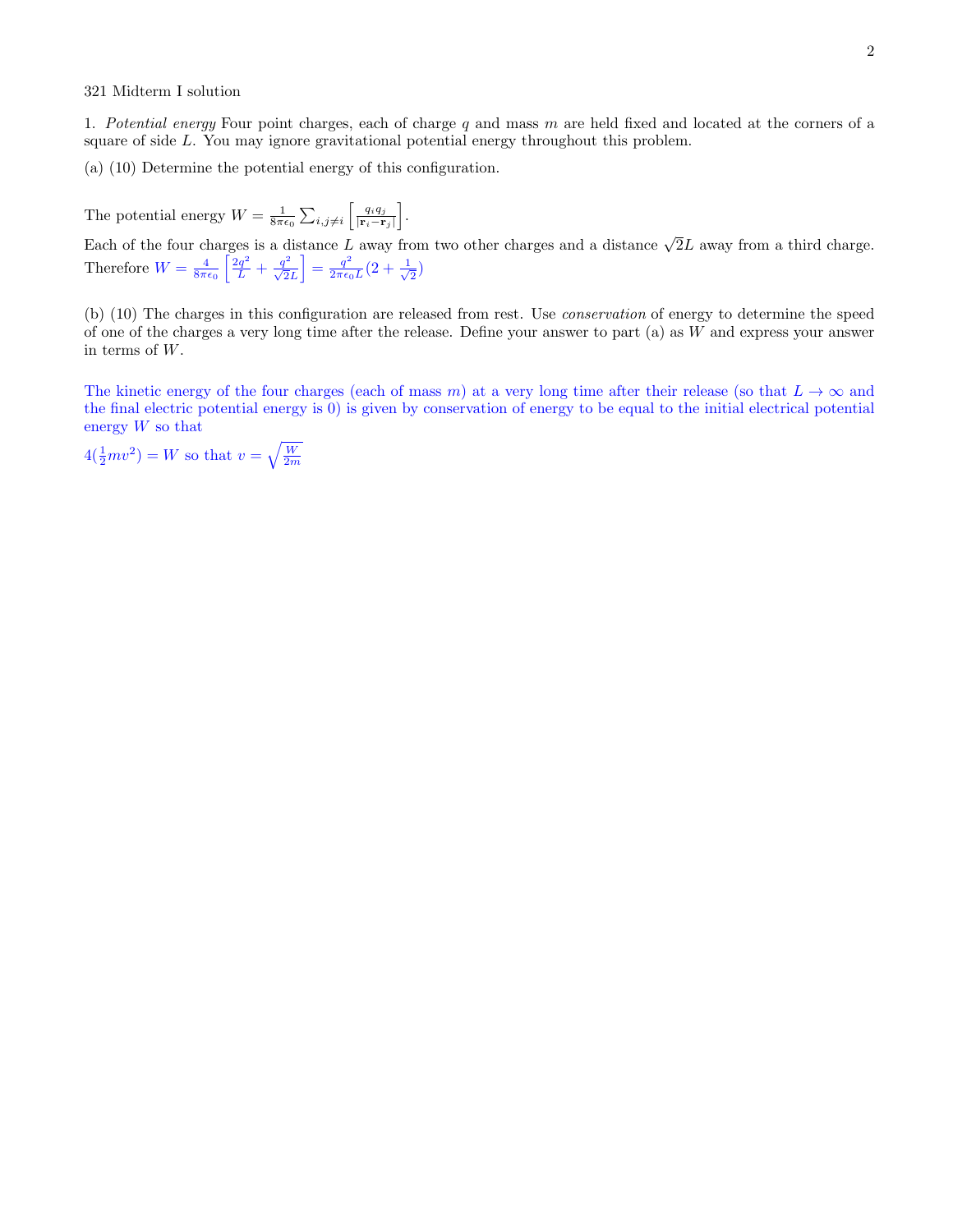

(b) (5) Evaluate the electric field  $\bf{E}$  for a position a distance  $D$  above the origin:

 $\mathbf{E}(\mathbf{r}) \, = \, \frac{1}{4 \pi \epsilon_0} \int dl' \lambda \frac{(\mathbf{r}-\mathbf{r'})}{|\mathbf{r}-\mathbf{r'}|^3}$  $\frac{(\mathbf{r}-\mathbf{r}')}{|\mathbf{r}-\mathbf{r}'|^3}$  For the line integral  $dl' = Rd\phi'$ , with  $\phi'$  running from 0 to  $2\pi$ . The source point  $\mathbf{r}' =$  $(R \cos \phi', R \sin \phi', 0)$  the observation point  $\mathbf{r} = (0, 0, z)$ . The distance  $|\mathbf{r} - \mathbf{r}'|$ √  $z^2 + R^2$ . The horizontal components of **E** vanish so that  $\mathbf{E} = \hat{\mathbf{k}} \frac{\lambda R}{4\pi\epsilon_0} \int_0^{2\pi} d\phi' \frac{z}{(z^2 + R^2)^{3/2}} = \hat{\mathbf{k}} \frac{2\pi\lambda R}{4\pi\epsilon_0} \frac{z}{(z^2 + R^2)^{3/2}}$ 

(c) (5) Consider the electric potential  $V(x, y, z)$  for positions that are not on the ring. Determine  $\nabla^2 V$ . Explain your answer.

Poission's equation says that  $\nabla^2 V = -\frac{\rho}{\epsilon_0}$ . But  $\rho = 0$  for positions that are not on the ring. Thus  $\nabla^2 V = 0$ 

(d) (5)Write an expression for  $V(x, y, z)$  in terms of a one-dimensional integral. Don't evaluate the integral.  $V(x,y,z)=\frac{1}{4\pi\epsilon_0}\int dl'\lambda\frac{1}{|{\bf r}-{\bf r}'|}$  .  $4\pi\epsilon_0$ 

Now the distance  $|\mathbf{r} - \mathbf{r}'| = \sqrt{z^2 + (x - R\cos\phi')^2 + (y - R\sin\phi')^2} = \sqrt{r^2 + R^2 - 2xR\cos\phi' - 2yR\sin\phi'}$ , where  $r^2 = x^2 + y^2 + z^2$ . Thus  $V(x, y, z) = \frac{\lambda R}{4\pi\epsilon_0} \int_0^{2\pi} \frac{1}{\sqrt{r^2 + R^2 - 2xR\cos\theta}}$  $\frac{1}{r^2 + R^2 - 2xR\cos\phi' - 2yR\sin\phi'}\,d\phi'.$